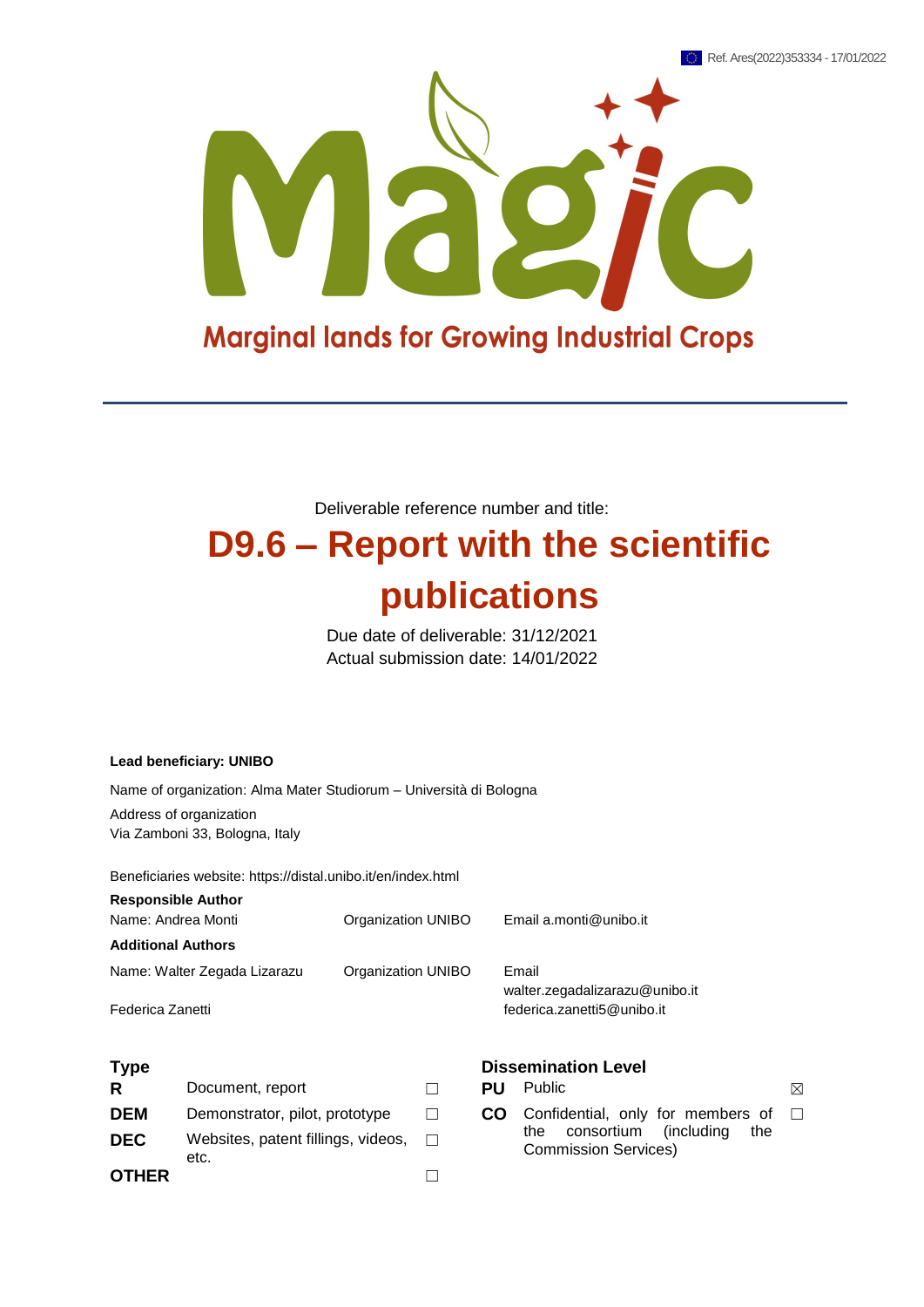



This project has received funding from the European Union's Horizon 2020 research and innovation programme under the grant agreement No. 727698.

*The sole responsibility for the content of this publication lies with the authors. It does not necessarily reflect the opinion of the Research Executive Agency (REA) or the European Commission (EC). REA or the EC are not responsible for any use that may be made of the information contained therein.*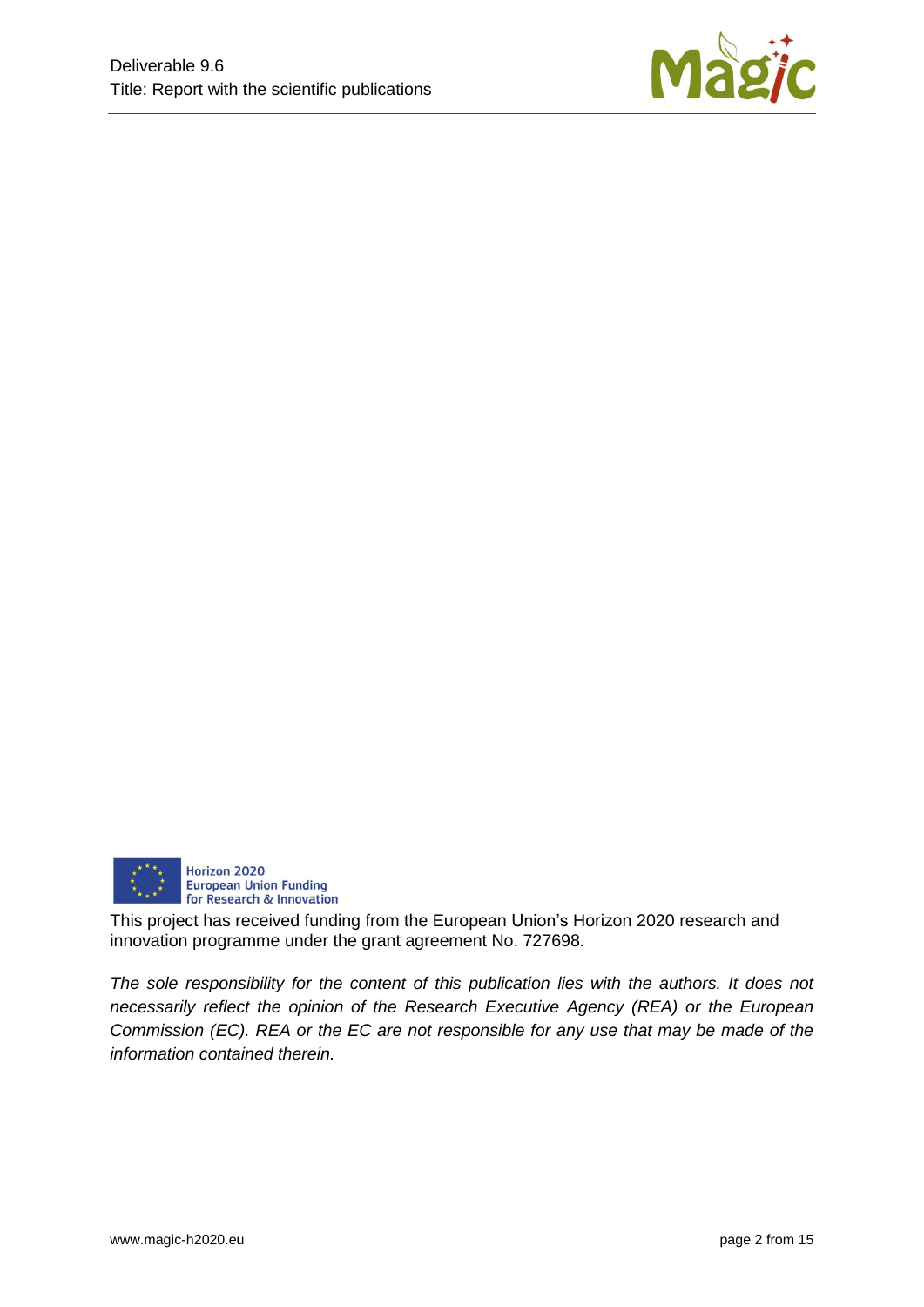

# **Table of contents**

| 1              |       |  |
|----------------|-------|--|
| $\overline{2}$ |       |  |
| 2.1            |       |  |
|                | 2.1.1 |  |
|                | 2.1.2 |  |
|                | 2.1.3 |  |
|                | 2.1.4 |  |
|                | 2.2   |  |
|                | 2.2.1 |  |
| 2.3            |       |  |
|                | 2.3.1 |  |
|                | 2.3.2 |  |
|                | 2.3.3 |  |
| 3              |       |  |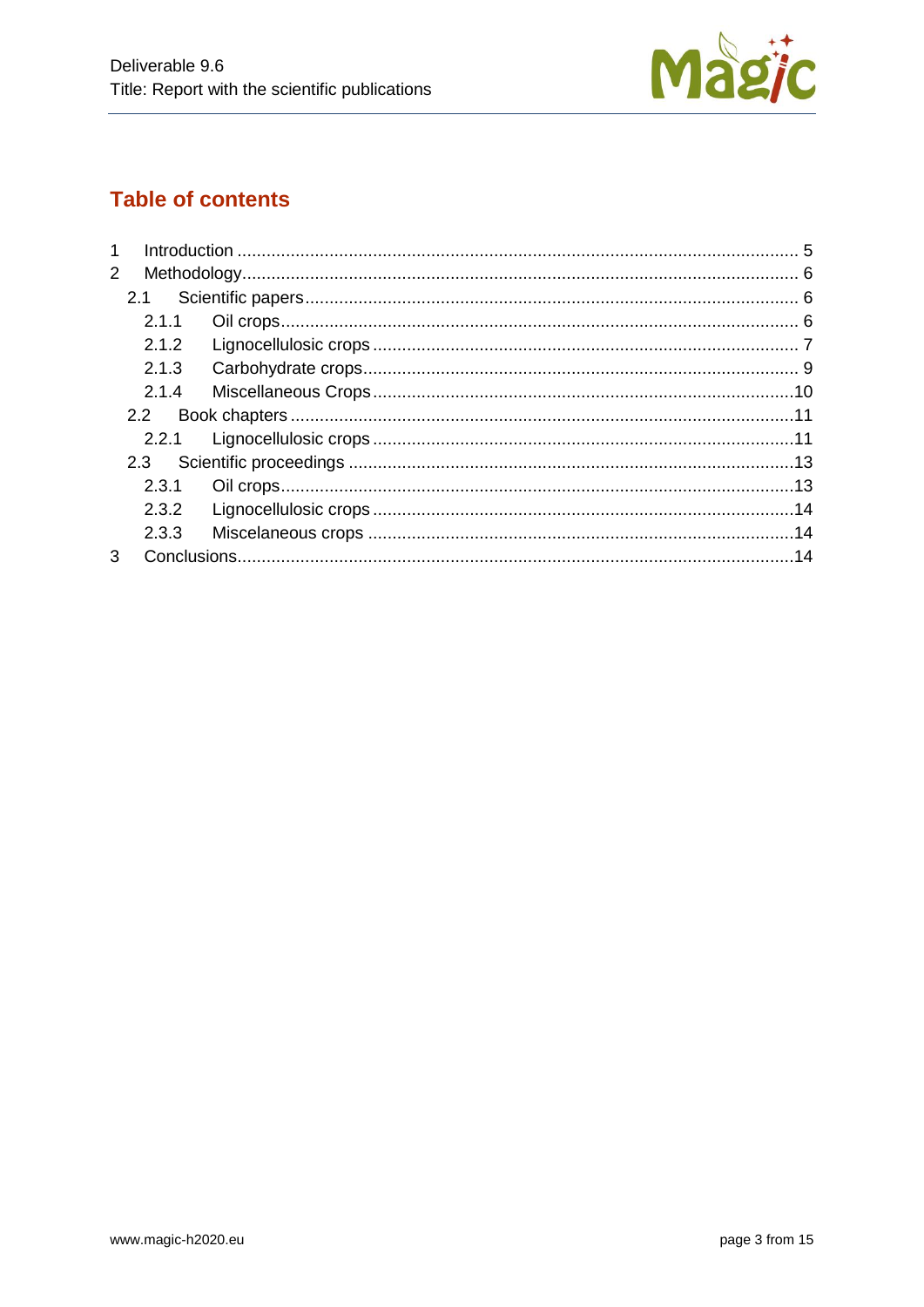

# **Publishable executive summary**

The report on the scientific publication activities of the MAGIC project deals with the dissemination of studies carried out during the lifetime of the project. All publications were closely related with the general aim of the MAGIC project to support the development of resource-efficient and economically profitable industrial crops to be grown on marginal land, so to foster the sustainable development of the EU bio-based economy and contribute to achieving EU energy and climate targets. The main target of such publications were industrial crops (oil, lignocellulosic, carbohydrate and specialty crops) which could provide feedstocks for industrial applications, thereby fostering the bio-economy (covering its increasing needs) and climate-change mitigation (low-carbon energy and production of less fossil-dependent materials) while diversifying farmers' income.

A total of 12 Book chapters, 27 scientific articles in peer reviewed journal, and 13 conference / workshop presentations were published. In general, publications were mostly focused on agronomic techniques, phytoremediation issues (including contaminated soils), water stress adaptation/performance of industrial/bioenergy crops, assessment of cropping systems and harvesting logistics, development of technological tools and alternative end-uses, decarbonization potential, and evaluation of several value chains for bio-economy. Scientific papers were also focused on the sustainability aspects of industrial/bioenergy cropping systems and related productivity chains, and the role of such crops at research, educational, economical, and environmental levels in Europe.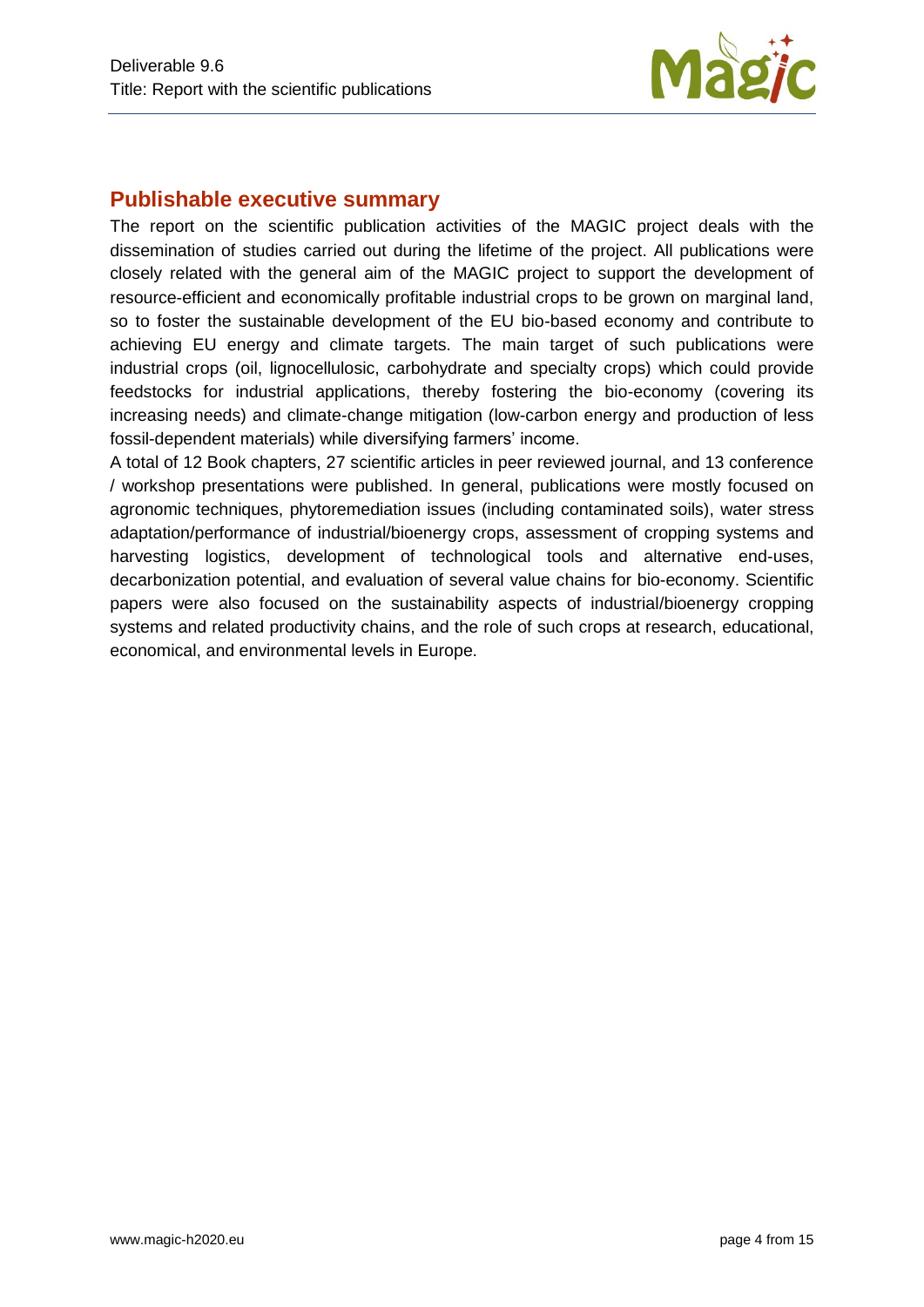

# <span id="page-4-0"></span>**1 Introduction**

This deliverable aims at the dissemination of studies dealing with the development of resource-efficient and economically profitable industrial crops to be grown on marginal lands, so to foster the sustainable development of the EU bio-based economy and contribute to achieving EU energy and climate targets. Industrial crops (oil, lignocellulosic, carbohydrate and specialty crops) provide feedstocks for industrial applications, thereby fostering the bio economy (covering its increasing needs) and climate-change mitigation (low carbon energy and production of less fossil-dependent materials) while diversifying farmers' income. In the MAGIC project the cultivation of selected industrial crops on marginal land was addressed in order to avoid land-use competition with food on higher value land with emphasis on the development of resource-efficient varieties that can grow on marginal land areas facing natural constraints (such as low soil productivity or extreme climatic conditions).

In the framework of Task 9.4 - Editorial and Dissemination Board, a specific aim was designed within the project activities, related to MAGIC publications, including peer reviewed scientific ones. In this task the Editorial Board was named as the responsible body for the MAGIC publications (scientific and promotional ones). The Editorial Board was led by UNIBO. UNIBO with the contribution of CRES & NOVA was responsible for the scientific articles, special issues, book chapters, open access journals, etc. that were published in the project, while CRES with the contribution of NOVA & Spanish Co-ops was responsible for the promotional materials (posters, leaflets, procures, booklets, fact sheets, newsletters, etc.). This deliverable presents the scientific publications that were produced during the project lifetime, which focused on the cultivation of new and common industrial crops under several conditions of marginality (e.g. water stress, contaminated lands, soil types and quality, etc.). Most of the publications targeted the scientific and non-scientific community so to aid in the production of resource-efficient feedstocks, with low indirect land-use change, for a growing bio-based industry, and to aid to increase farmers' incomes through access to new markets and the revalorization of marginal lands.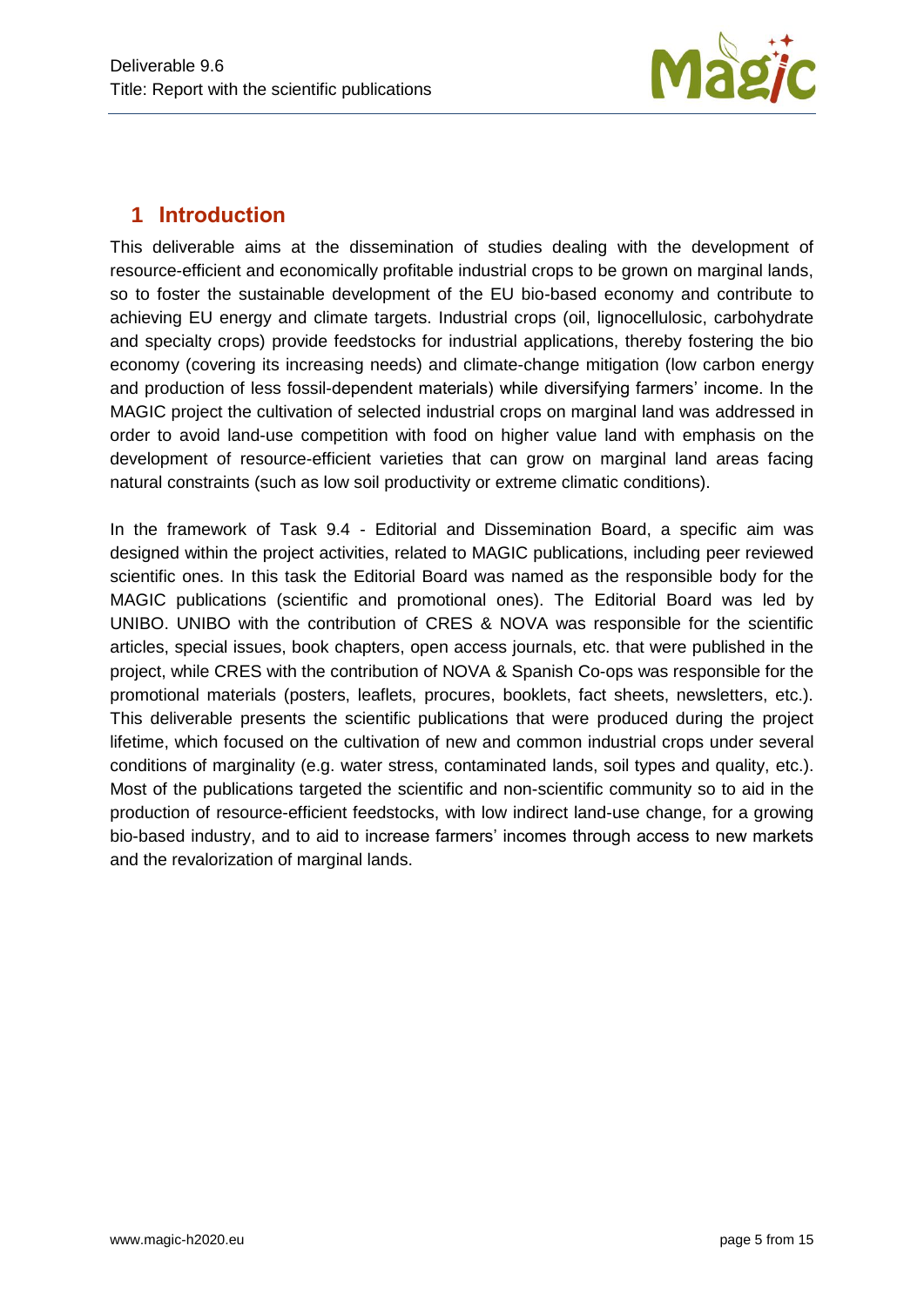

## <span id="page-5-0"></span>**2 Methodology**

In the framework of Task 9.4 - Editorial and Dissemination Board, the designed activities within the project related to publications, including the scientific ones lead to 12 Book chapters, 27 scientific articles in peer reviewed journal, and 13 conference / workshop presentations, as described below. Each publication (electronic copy) has been deposited in a free access repository for scientific publications so to widen its dissemination impact and accessibility.

#### <span id="page-5-1"></span>**2.1 Scientific papers**

A large body of scientific papers were produced within the framework of the MAGIC project. These papers are published in scientific peer reviewed journals, and they are freely accessible, following the open access politics of the EU. The published papers focused on the agronomy of perennial and annual industrial/bioenergy crops, sustainability aspects, biotic and abiotic responses at genetic and crop performance level to environmental stresses (i.e. water stress, cold stress), cropping systems, decarbonization potential, and also to bioeconomy issues. Following there is a list with the publication grouped in function of the main targeted industrial crops in the MAGIC project.

#### <span id="page-5-2"></span>**2.1.1 Oil crops**

- 1. 2020. Luigi Pari, Alessandro Suardi, Walter Stefanoni, Francesco Latterini and Nadia Palmieri. Environmental and Economic Assessment of Castor Oil Supply Chain: A Case Study.<https://zenodo.org/record/5060286#.Ycmrti9XaRs>
	- Using a case study approach, the environmental impact assessment and economic feasibility of the production of castor oil from two different castor hybrids comparing four by-products management scenarios and two harvesting systems (manual vs. mechanical) is presented.
- 2. 2020. Luigi Pari, Francesco Latterini and Walter Stefanoni. Herbaceous Oil Crops, a Review on Mechanical Harvesting State of the Art. [https://zenodo.org/record/5060371#.Ycmr8S9XaRs.](https://zenodo.org/record/5060371#.Ycmr8S9XaRs)
	- A comprehensive overview on the state of the art of mechanical harvesting in seven herbaceous oil crops, namely: sunflower (Heliantus annuus L.), canola (Brassica napus L.), cardoon (Cynara cardunculus L.), camelina (Camelina sativa (L.) Crantz), safflower (Carthamus tinctorius L.), crambe (Crambe abyssinica R. E. Fr.), and castor bean (Ricinus communis L.) is presented.
- 3. 2020. Eleni G. Papazoglou, Efthymia Alexopoulou, George K. Papadopoulos, Garifalia Economou-Antonaka. Tolerance to drought and water stress resistance mechanism of castor bean.<https://zenodo.org/record/4269600#.YcmsJi9XaRs>
	- Castor bean tolerance to drought and its possession of a water stress resistance mechanism by applying three different water regimes in a glasshouse pot experiment conducted for two years was evaluated.
- 4. 2020. Latterini Francesco; Stefanoni Walter; Sebastiano Simone; Baldi Gian M.; Pari Luigi. Evaluating the Suitability of a Combine Harvester Equipped with the Sunflower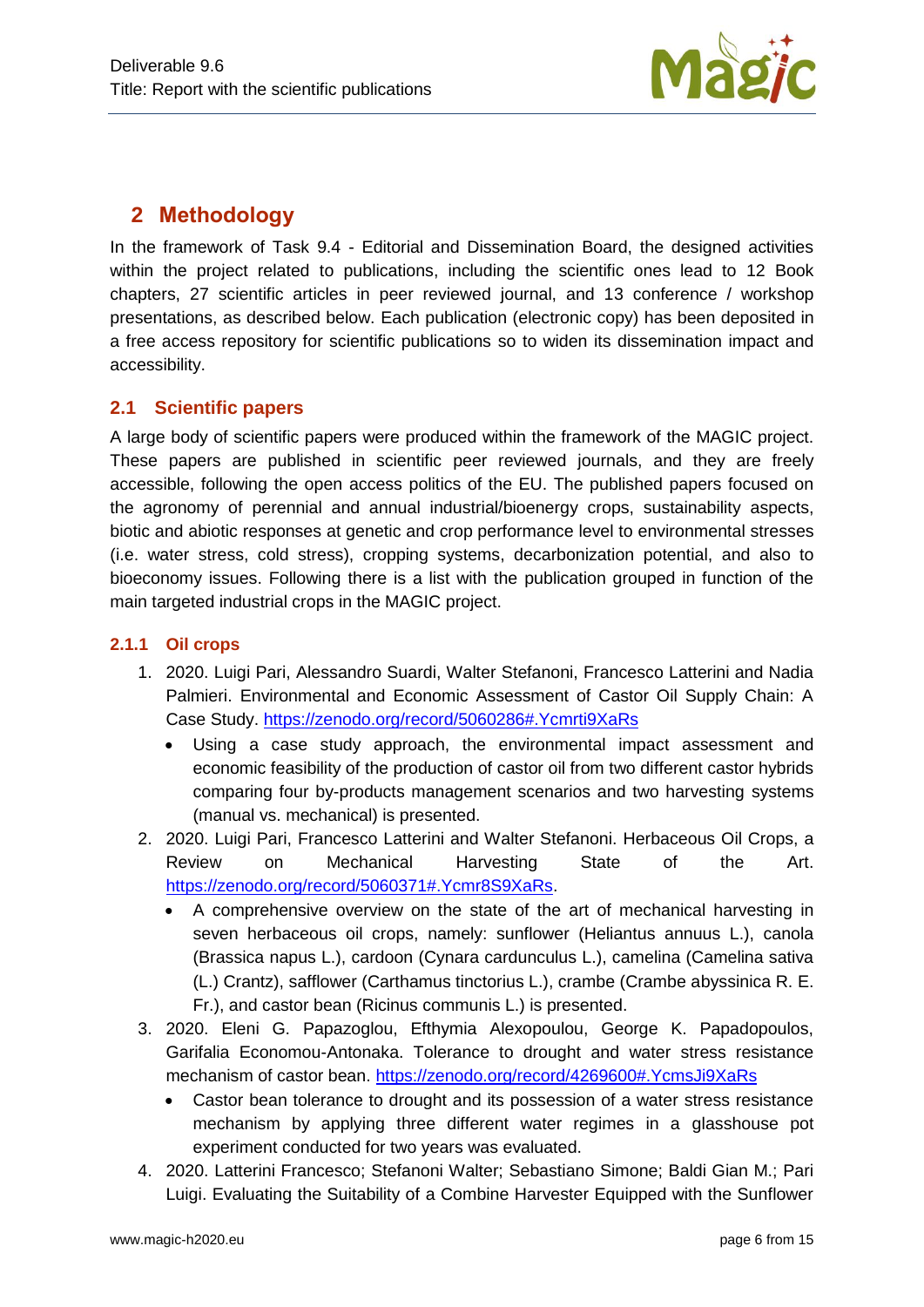

Header to Harvest Cardoon Seeds: A Case Study in Central Italy. <https://zenodo.org/record/5052866#.YcmtGi9Xbq0>

- The study presents data supporting the idea that cardoon seeds can be harvested using a conventional combine harvester equipped with the sunflower header.
- 5. 2021. Federica Zanetti, Barbara Alberghini, Ana Marjanović Jeromela, Nada Grahovac, Dragana Rajković, Biljana Kiprovski, Andrea Monti. Camelina, an ancient oilseed crop actively contributing to the rural renaissance in Europe. A review. <https://zenodo.org/record/5785259#.YcmtrC9Xbq0>

A comprehensive and critical review of research carried out in Europe (compared with the rest of the world) on camelina in the last three decades, including genetics and breeding, agronomy and cropping systems, and end-uses, with the aim of making camelina an attractive new candidate crop for European farming systems is presented.

- 6. 2022. Przemysław Baraniecki, Francesco Latterini, Walter Stefanoni, Jakub Frankowski, Katarzyna Wielgusz, and Luigi Pari. Assessment of the Working Performance of an Innovative Prototype to Harvest Hemp Seed in Two Different Conditions of Terrain Slope.<https://www.mdpi.com/2073-4395/12/1/185>
	- The test on new prototype equipment for harvesting hemp seeds have been tested in Poland.
- 7. 2022. Latterini Francesco, Walter Stefanoni, Chris Cavalaris, Christos Karamoutis, Luigi Pari, Efthymia Alexopoulou. Effectiveness of Three Terminating Products on Reducing the Residual Moisture in Dwarf Castor Plants: A Preliminary Study of Direct Mechanical Harvesting in Central Greece. https://www.mdpi.com/2073-4395/12/1/146
	- The test of different chemical termination products has been carried out in marginal soil in Greece to allow castor to dry down easily for a good harvesting.

#### <span id="page-6-0"></span>**2.1.2 Lignocellulosic crops**

- 1. 2019. Angelo Sicilia, Giorgio Testa, Danilo Fabrizio Santoro, Salvatore Luciano Cosentino & Angela Roberta Lo Piero. RNASeq analysis of giant cane reveals the leaf transcriptome dynamics under long-term salt stress. <https://zenodo.org/record/5669620#.Ycmo-y9XaRs>
	- To compensate for the lack of information about the molecular mechanism involved in *Arundo donax* L. response to salt stress, de novo sequence was carried out, assembled and analyzed of A. donax leaves subjected to two levels of long-term salt stress (namely, S3 severe and S4 extreme).
- 2. 2019. Luigi Pari, Antonio Scarfone, Vincenzo Alfano, Simone Bergonzoli, Alessandro Suardi, Sandu Lazar, Renzo Gobbo, Stefano Vecchi, Alessandro Zatta. Harvesting of fiber hemp: experience in Emilia Romagna with Billeter prototype. [http://www.gruppo](http://www.gruppo-panacea.it/home/en/special-magazines/file/42-ricerca-e-)[panacea.it/home/en/special-magazines/file/42-ricerca-e-.](http://www.gruppo-panacea.it/home/en/special-magazines/file/42-ricerca-e-) <https://zenodo.org/record/4030422#.X5AioS1XbOQ>
- 3. 2019. Moritz von Cossel, Yasir Iqbal, Iris Lewandowski. Improving the Ecological Performance of Miscanthus (Miscanthus x giganteus Greef et Deuter) through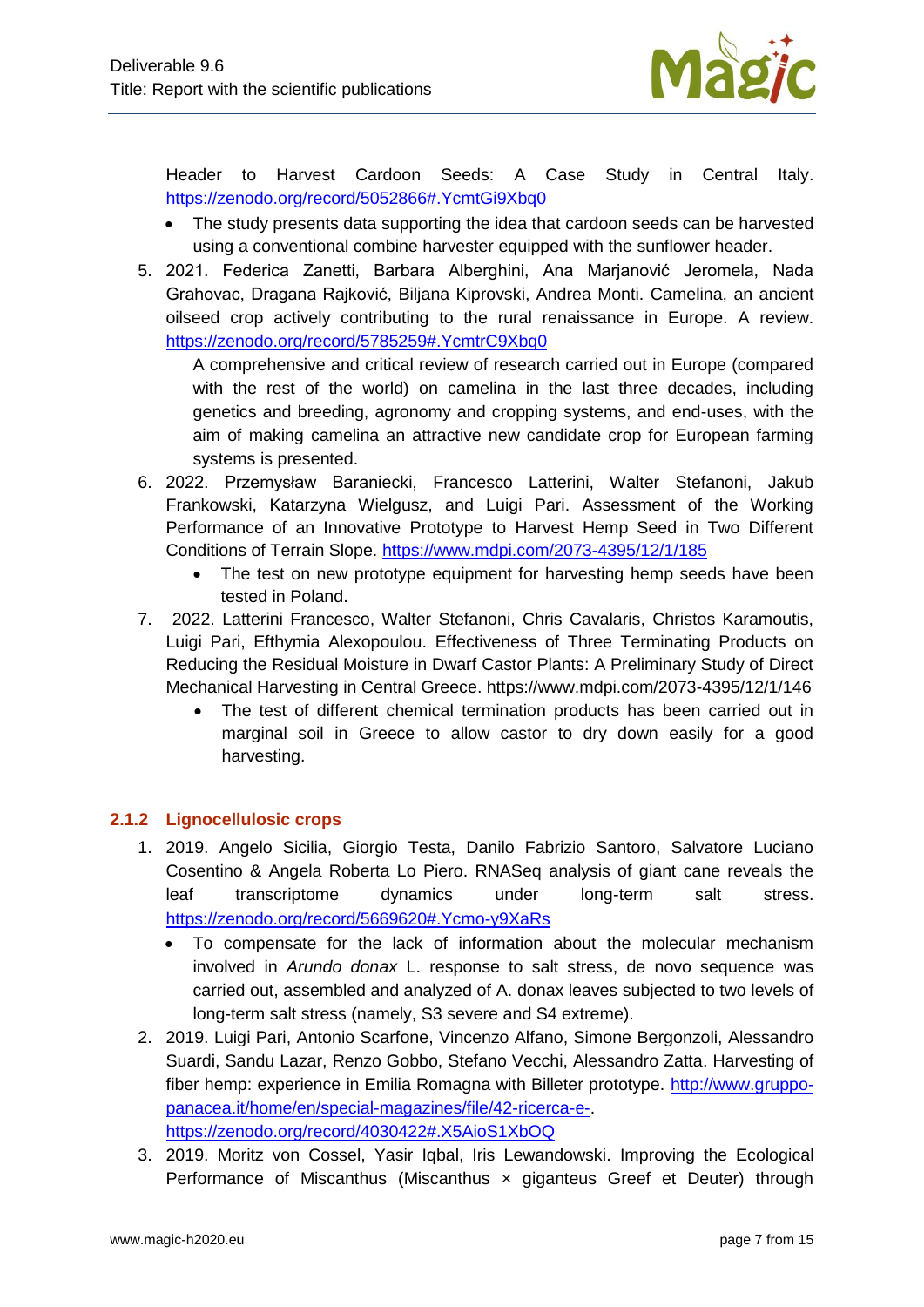

Intercropping with Woad (Isatis tinctoria L.) and Yellow Melilot (Melilotus officinalis L.).<https://zenodo.org/record/4032322#.X5AnBS1XbOQ>

- This study discusses whether miscanthus could be intercropped with flower-rich biennial wild plants to further enhance its ecological functioning.
- 4. 2020. Francesco Pancaldi, Luisa M. Trindade. Marginal Lands to Grow Novel Biobased Crops: a Plant Breeding Perspective. <https://zenodo.org/record/3750986#.X5Aq8i1XbOQ>
	- A review of the advantages of cultivating novel perennial biomass crops on marginal lands is presented together with the preeminent breeding targets to improve the yield and quality of the biomass obtainable from these crops, as well as the stability of biomass production under marginal lands conditions. Then the available tools to breed novel perennial biomass crops are discussed.
- 5. 2020. Efthymia Alexopoulou , Federica Zanetti , Eleni G. Papazoglou, Konstantinos Iordanoglou and Andrea Monti. Long-Term Productivity of Thirteen Lowland and Upland Switchgrass Ecotypes in the Mediterranean Region. <https://zenodo.org/record/4030935#.X5Ar0S1XbOQ>
	- The study identify the most suitable ecotype within each environment and, possibly, the best performing variety.
- 6. 2020. C.S. Ciria; R. Barro; M. Sanz; P. Ciria. Long-Term Yield and Quality Performance of Perennial Energy Grasses (Agropyron spp.) on Marginal Land. <https://zenodo.org/record/4032399#.X5A65S1XbOR>
	- The aim of this study was to assess the performance of three cool-season grasses (Agropyron spp.) from an agronomic and energetic point of view by comparing the dry matter (DM) yields, rain use eciency, chemical composition, and biomass quality over an eight-year period in Spain under marginal rainfed conditions.
- 7. 2020. Danilio Scordia; Calcagno, S.; Piccitto, A.; Cristina Patanè. The Impact of Soil Water Content on Yield, Composition, Energy, and Water Indicators of the Bioenergy Grass Saccharum spontaneum ssp. aegyptiacum under Three-Growing Seasons. <https://zenodo.org/record/4032379#.X5BBQy1XbOR>
	- soil water content effects on a long-term plantation of Saccharum (Saccharum spontaneumssp.aegyptiacum), in a Mediterranean area was investigated.
- 8. 2021. Moritz von Cossel, Lorena Agra Pereira, Iris Lewandowski. Deciphering substrate-specific methane yields of perennial herbaceous wild plant species. <https://zenodo.org/record/4749255#.Ycmtci9Xbq0>
	- This study investigated the potential substrate-specific methane yield of relevant perennial wild plant species and compare them with relevant annual and perennial alternative biogas co-substrates.
- 9. 2020. Moritz von Cossel, Heike Ludwig, Jedrzej Cichocki, Sofia Fesani, Ronja Guenther, Magnus Thormaehlen, Jule Angenendt, Isabell Braunstein,Marie-Luise Buck,Maria Kunle, Magnus Bihlmeier, David Cutura, AnnSophie Bernhard, Felicitas Ow-Wachendorf, Federico Erpenbach, SimoneMelder,Meike Boob, BastianWinkler. Adapting syntropic permaculture for renaturation of a former quarry area in the temperate zone.<https://zenodo.org/record/4746284#.YcmykS9Xbq0>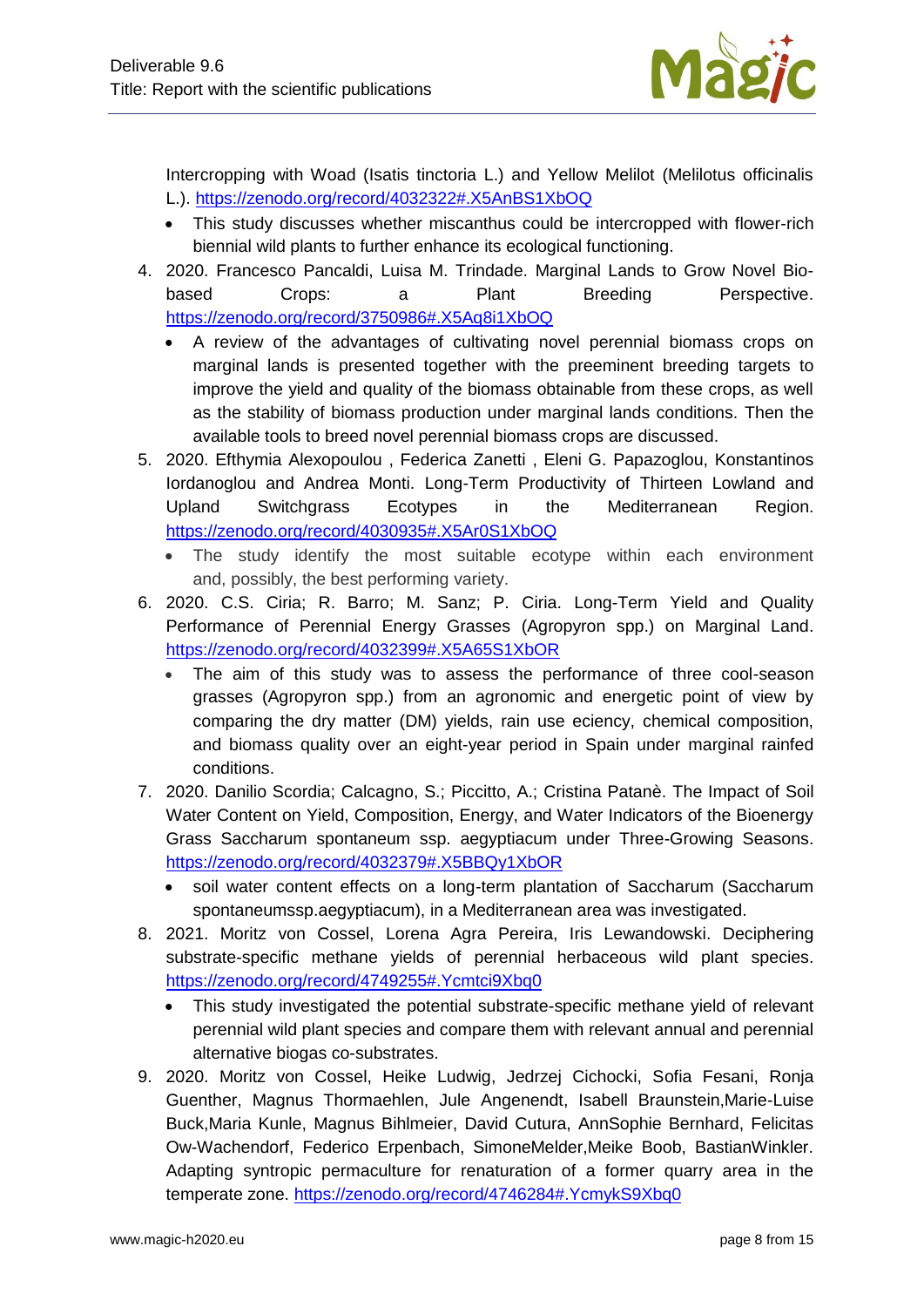

- The aim of this study is to share, communicate and may subsequently discuss the concept of developing a syntropic agroforestry approach for restoring a stone quarry in temperate zones based on a preliminary field study conducted in Southwest Germany with the wider scientific community
- 10. 2020. Bastian Winkler, Anja Mangold, Moritz von Cossel, John Clifton-Brown, Marta Pogrzeba, Iris Lewandowski, Yasir Iqbal, Andreas Kiesel. Implementing miscanthus into farming systems: A review of agronomic practices, capital and labour demand. <https://zenodo.org/record/4749029#.Ycmyti9Xbq0>
	- This study reviews current best practices and suitable land areas for miscanthus cultivation. Biomass production costs and labour requirements are evaluated over the whole 20- year cultivation cycle of four utilisation pathways: combustion, animal bedding, and both conventional and organic biogas production. The assessment was performed for two field sizes (1 and 10 ha), two average annual yield levels (15 and 25 t dry matter ha-1), and both green and brown harvest regimes.
- 11. 2020. Moritz von Cossel, Bastian Winkler, Anja Mangold, Jan Lask, Moritz Wagner, Iris Lewandowski, Berien Elbersen, Michiel van Eupen, Stephan Mantel, Andreas Kiesel. Bridging the gap between biofuels and biodiversity through monetizing environmental services of miscanthus cultivation. <https://zenodo.org/record/4749161#.YcmzRi9Xbq0>
	- This study provides a value‐chain approach to the decarbonization of the transport sector in Europe by making Miscanthus cultivation more attractive for use as a biofuel feed-stock and at the same time enhancing ecosystem functions.
- 12. 2021. Jana Reinhardt, Pia Hilgert, Moritz von Cossel. Biomass yield of selected herbaceous and woody industrial crops across marginal agricultural sites with shallow soil.<https://zenodo.org/record/5783249#.YcmzsC9Xbq0>
	- The yield performance of industrial crops at low root depth conditions is reviewed. Twelve relevant industrial crops were identified for Europe

#### <span id="page-8-0"></span>**2.1.3 Carbohydrate crops**

- 1. 2019. Moritz von Cossel, Anja Mangold, Yasir Iqbal, Jens Hartung, Iris Lewandowski, Andreas Kiesel. How to Generate Yield in the First Year—A Three-Year Experiment on Miscanthus (Miscanthus x giganteus (Greef et Deuter)) Establishment under Maize (Zea mays L.).<https://zenodo.org/record/3553599#.X5AjAS1XbOQ>
	- Miscanthus and maize were intercropped to produce feedstock for biogas production under the hypothesis that the establishment of miscanthus under maize would lead to higher accumulated biomass yields over a three-year cultivation period than for the miscanthus mono-cultivation reference.
- 2. 2019. Moritz von Cossel, Anja Mangold, Yasir Iqbal and Iris Lewandowski. Methane Yield Potential of Miscanthus (Miscanthus × giganteus (Greef et Deuter)) Established under Maize (Zea mays L.).<https://zenodo.org/record/4032304#.X5AmdC1XbOQ>
	- This study reports on the effects of two rhizome-based establishment procedures 'miscanthus under maize' and 'reference' on the methane yield per hectare of miscanthus in a field trial in southwest Germany.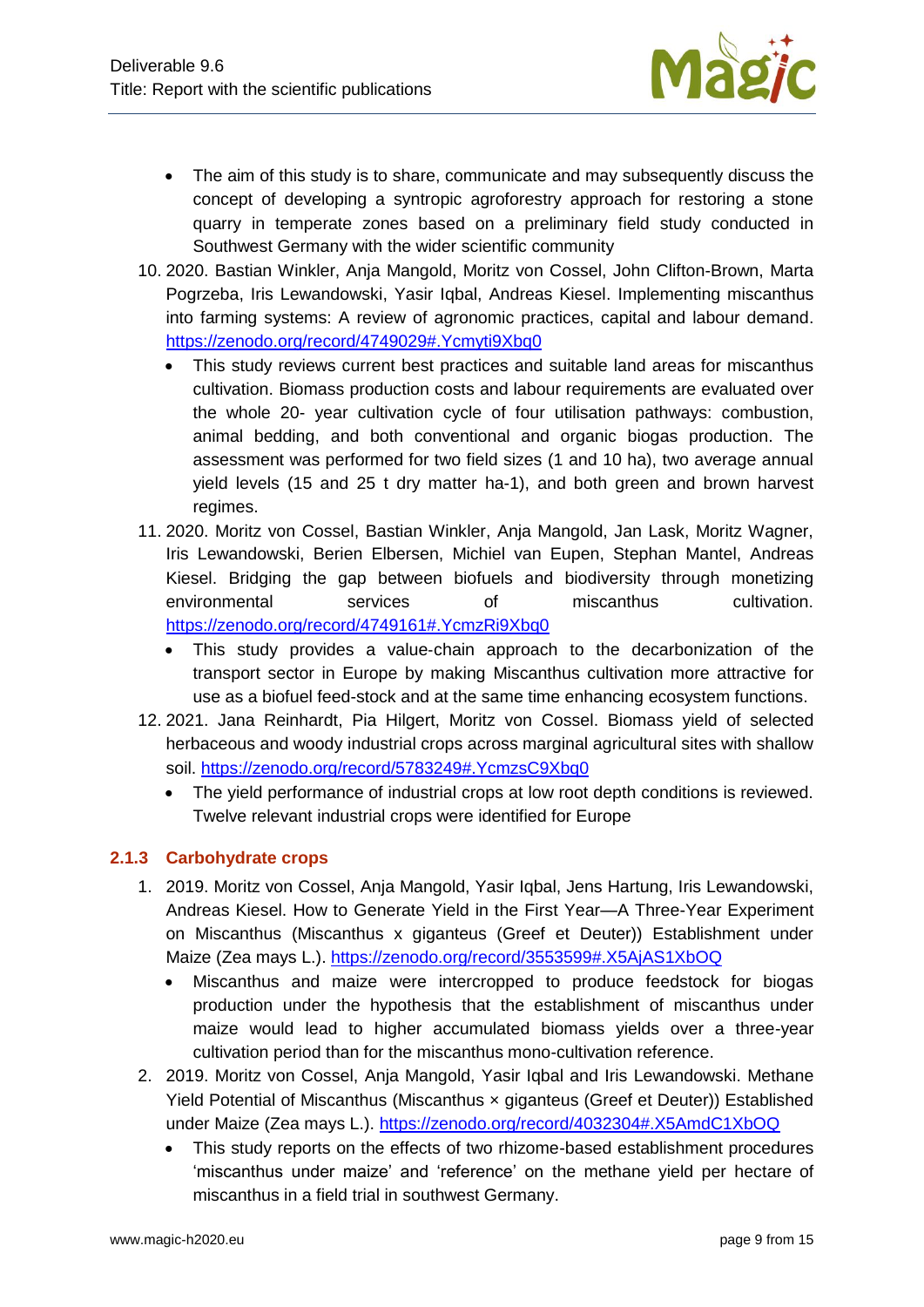

- 3. 2019. Carlos S. Ciria, Marina Sanz, Juan Carrasco and Pilar Ciria. Identification of arable marginal lands under rainfed conditions for bioenergy purpose in Spain. Sustainability 11, 1833; https://doi.org/10.3390/su11071833 <https://zenodo.org/record/4030453#.X5AjUC1XbOQ>
	- The specific purposes of the study were the identification and map marginal rainfed arable lands in Spain, based on the profitability of the principal winter cereals cultivated, and determine the existing biophysical constraints. Additionally, other lands with similar biophysical constraints of marginality are also identified.

#### <span id="page-9-0"></span>**2.1.4 Miscellaneous Crops**

- 1. 2019. Moritz von Cossel, Moritz Wagner, Jan Lask, Elena Magenau, Andrea Bauerle, Viktoria von Cossel, Kirsten Warrach-Sagi, Berien Elbersen, Igor Staritsky, Michiel van Eupen, Yasir Iqbal, Nicolai D. Jablonowski, Stefan Happe, Ana L. Fernando, Danilo Scordia, Salvatore L. Cosentino, Volker Wulfmeyer, Iris Lewandowski, Bastian Winkler. Prospects of Bioenergy Cropping Systems for A More Social-Ecologically Sound Bioeconomy.<https://zenodo.org/record/3629525#.X5An7i1XbOQ>
	- This study investigates how bioenergy cropping systems can become more social-ecologically sustainable in future.
- 2. 2019. Moritz Von Cossel, Iris Lewandowski , Berien Elbersen, Igor Staritsky, Michiel Van Eupen, Yasir Iqbal, Stefan Mantel, Danilo Scordia, Giorgio Testa, Salvatore Luciano Cosentino, Oksana Maliarenko, Ioannis Eleftheriadis, Federica Zanetti, Andrea Monti, Dagnija Lazdina, Santa Neimane, Isabelle Lamy, Lisa Ciadamidaro, Marina Sanz, Juan Esteban Carrasco, Pilar Ciria, Ian McCallum, Luisa M. Trindade, Eibertus N. Van Loo, Wolter Elbersen, Ana Luisa Fernando, Eleni G. Papazoglou and Efthymia Alexopoulou. Marginal Agricultural Land Low-Input Systems for Biomass Production.<https://zenodo.org/record/3372093#.X5Alfi1XbOQ>
	- This study deals with approaches for a social-ecological friendly European bioeconomy based on biomass from industrial crops cultivated on marginal agricultural land. The selected crop to be investigated are: Biomass sorghum, camelina, cardoon, castor, crambe, Ethiopian mustard, giant reed, hemp, lupin, miscanthus, pennycress, poplar, reed canary grass, saower, Siberian elm, switchgrass, tall wheatgrass, wild sugarcane, and willow. The research question focused on the overall crop growth suitability under low-input management.
- 3. 2021. Pablo Fernández. El proyecto MAGIC proporciona herramientas para la identificación de los cultivos industriales más adecuados en condiciones de marginalidad.<https://zenodo.org/record/5785462#.YcmyBS9Xbq0>
- 4. 2021. Jana Reinhardt, Pia Hilgert, Moritz von Cossel. Yield performance of dedicated industrial crops on low‐temperature characterized marginal agricultural land in Europe – a review.<https://zenodo.org/record/5783461#.Ycmy6i9Xbq0>
	- This study compiles the available data and discusses them in the context of remaining uncertainties. Overall, 12 industrial crops were identified as relevant for Europe: giant reed (Arundo donax L.), camelina (Camelina sativa L. Crantz), cardoon (Cynara cardunculus L.), crambe (Crambe abyssinica Hochst ex R.E.Fr.), cup plant (Silphium perfoliatum L.), hemp (Cannabis sativa L.), miscanthus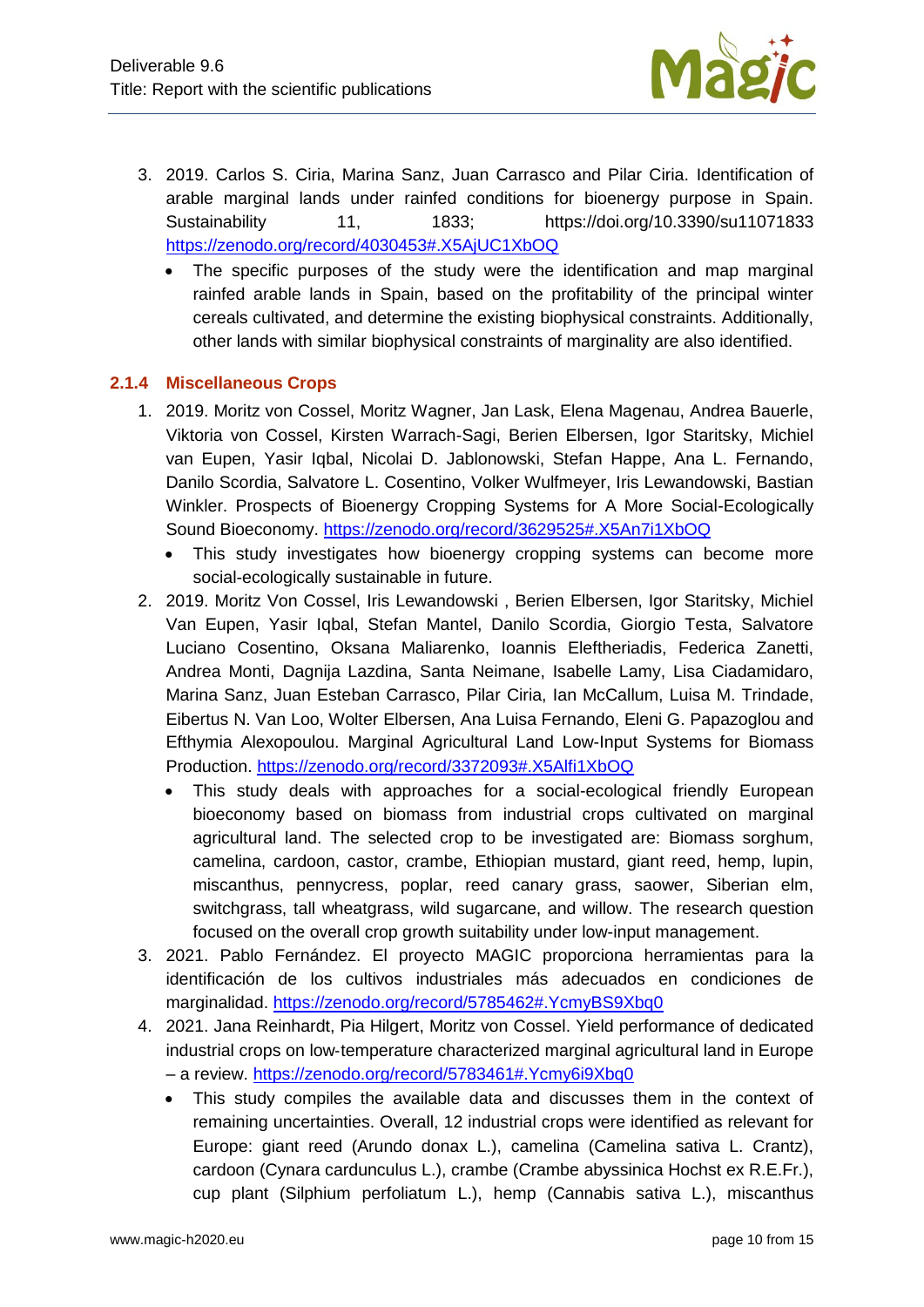

(Miscanthus spp.), poplar (PopulusL.), reed canary grass (Phalaris arundinacea L.), sorghum (Sorghum bicolor L. Moench), switchgrass (Panicum virgatum L.), and willow (Salix L.).

- 5. 2021. Jana Reinhardt, Pia Hilgert, Moritz von Cossel. A review of industrial crop yield performances on unfavorable soil types. <https://zenodo.org/record/5783305#.Ycmzfy9Xbq0>
	- This review compiles results from 91 published crop-specific field trial datasets spanning 12 relevant industrial crops and discusses their suitability for cultivation on unfavorable soil types.

### <span id="page-10-0"></span>**2.2 Book chapters**

The Book chapters dealt with industrial crops (i.e. perennial crops/grasses, woody species) under agroforestry and short rotation forestry systems in abandoned/marginal lands. The studies address mostly phytoremediation issues; waters stress adaptation/performances; harvesting logistics; development of technological tools and alternative end uses. The following is a list of the book chapters' publications with MAGIC partners acting as main authors and co-authors. The following is a list with the publication grouped in function of the main targeted industrial crops in the MAGIC project.

#### <span id="page-10-1"></span>**2.2.1 Lignocellulosic crops**

A set of book chapters were produced within the Magic project related to dedicated perennial lignocellulosic crops (grass and woody species).

- 1. 2017 Andis Lazdiņš, Dagnija Lazdiņa. Plantaciju mežu augšanas gaita, produktivitāte un ietekme uz vidi" Plantation forest - productivity and impact on environment. Mudrite Daugaviete, baiba Bambe,<https://zenodo.org/record/2636498#.Ycm4NS9Xbq0>
	- The book summarizes the research data, amassed over a period of 20 years, on cultivating forest crops in abandoned farmlands. Clarified is the course of growth and productivity of different tree species in the local climatic conditions in a variety of agricultural soils. The research results will help the farmer choose the most appropriate tree species for short-rotation or special end-use monoculture or mixed plantations.
- 2. 2017 Fernando AL. Combining Harvest Date and Cutting Height to Optimize the Sustainability of Miscanthus Production for Energy in the Mediterranean Region. [https://zenodo.org/record/2586655#.YcnQ\\_C9XaRs](https://zenodo.org/record/2586655#.YcnQ_C9XaRs)
	- The influence of harvest date and cutting height on the yields and biomass quality of Miscanthus for energy purposes is discussed.
- 3. 2018 Fernando AL, Barbosa B, Boléo S, Duarte MP, Sidella S, Costa J, Cosentino SL. Phytoremediation Potential of Heavy Metal Contaminated Soils by the Perennial Energy Crops Miscanthus Spp. and Arundo Donax L. under Low Irrigation. <https://zenodo.org/record/2586679#.YcmnRi9XaRs>
	- The potentiality of two perennial grasses Miscanthus spp. and Arundo donax. in heavy metal contaminated soils as a means to avoid land completion is evaluated.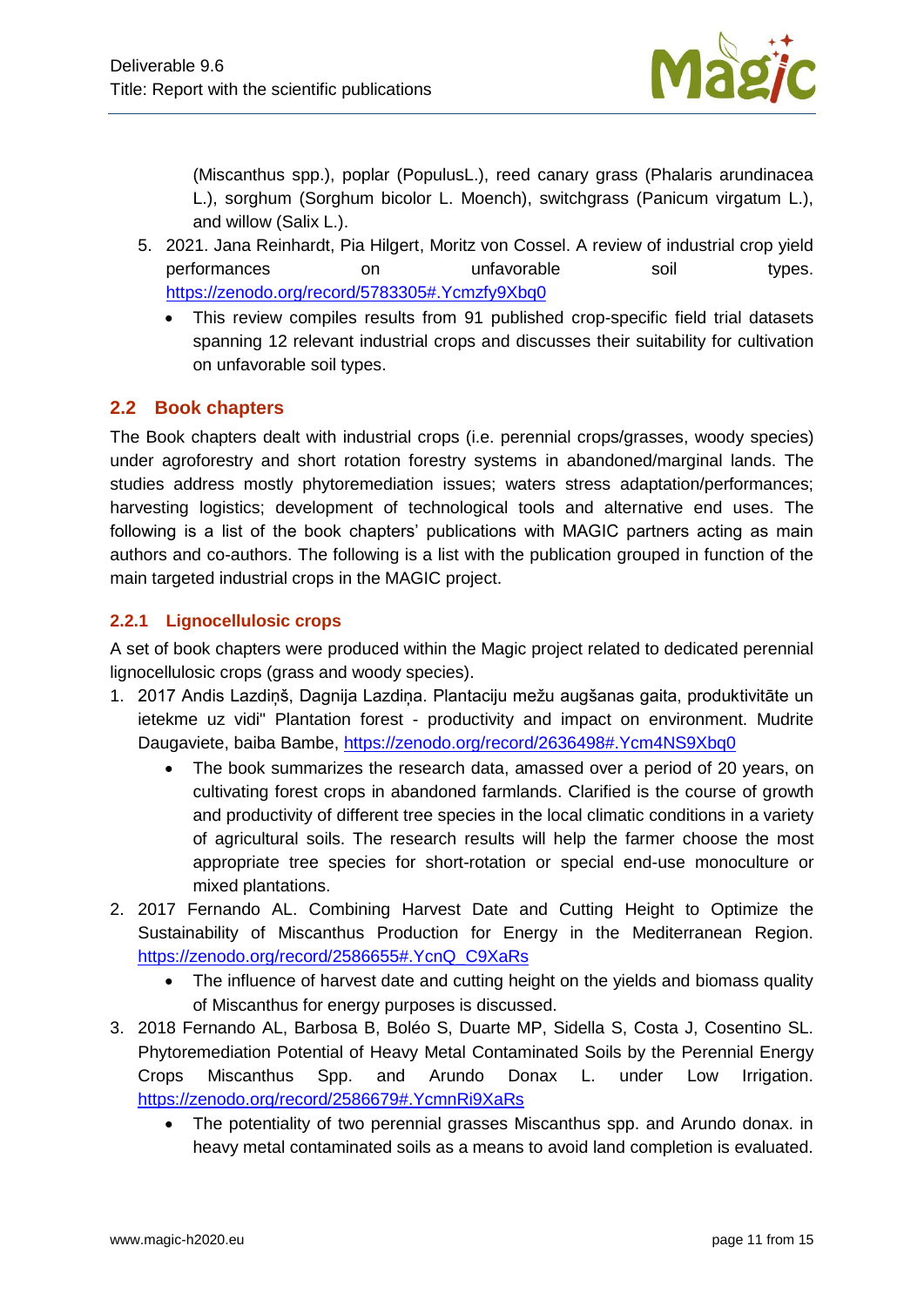

- 4. 2018 Gomes L, Fernando AL, Santos F. A toolbox to tackle the technological and environmental constraints associated with the use of biomass for energy from marginal land.<https://zenodo.org/record/2586807#.Ycmncy9XaRs>
	- The environmental and technological obstacles and challenges associated with the exploitation of biomass obtained from marginal land through thermochemical processes was explored. The ultimate goal was to provide an informative guide, based on a decision tree, to help the sector on pathways to follow.
- 5. 2018 Pires JRA, Souza VGL, Fernando AL. Production of nanocellulose from lignocellulosic biomass wastes: Prospects and Limitations. [https://link.springer.com/chapter/10.1007/978-3-319-91334-6\\_98](https://link.springer.com/chapter/10.1007/978-3-319-91334-6_98)
	- A recent view on emerging nanomaterial, focusing on lignocellulosic biomass wastes extraction procedures, and its application in new technological developments is given. The challenges and future opportunities of bionanocomposites reinforced with NC is discussed, as well as the remaining obstacles to its valorization and use.
- 6. 2018 Costa J, Barbosa B, Fernando AL. Environmental and socio-economic impact assessment of the production of perennial crops when irrigated with treated wastewaters. <https://zenodo.org/record/2586781#.Ycmn-S9XaRs>
	- The environmental and socio-economic impact of *Arundo donax* and Miscanthus x giganteu production was evaluated when irrigated with wastewaters, in order to integrate them into a sustainable agriculture development in the Mediterranean region.
- 7. 2018 Barbosa B, Fernando AL. Aided Phytostabilization of Mine Waste.
	- Aided phytostabilization is being proposed as a suitable strategy to decrease environmental risks by integrating application of adequate amendments with revegetation.
- 8. 2018 Barbosa B, Costa J, Fernando AL. Production of Energy Crops in Heavy Metals Contaminated Land: Opportunities and Risks. [https://link.springer.com/chapter/10.1007/978-3-319-74536-7\\_5](https://link.springer.com/chapter/10.1007/978-3-319-74536-7_5)
	- Aspects related to the sustainability to produce energy crops in contaminated land are analyses.
- 9. 2019 Nudrute Daugaviete, Dagnija Lazdina, Baiba Bambe, Andis Lazdins, Kristaps Makovskis and Uldis Daugavietis. Plantation forests- guarantee of sustainable management of abandoned and marginal farmlands. <https://zenodo.org/record/4030825#.X5Akfi1XbOQ>
	- The chapter summarises the research data on cultivating forest crops in abandoned and marginal farmlands (AL). The course of growth and productivity of different tree species in the local climatic conditions is clarified in a variety of agricultural soils.
- 10. 2019 Šēnhofa; S.; Lazdina; D.; Jansons; A. PAPELU (POPULUS SPP.)STADĪJUMU IERĪKOŠANA UN UN APSAIMNIEKOŠANA.

<https://zenodo.org/record/3567767#.X5A2ri1XbOR>

 It summarize the results obtained in the second decade of 21st century in Latvia and provides practical recommendations for establishment of poplar plantations.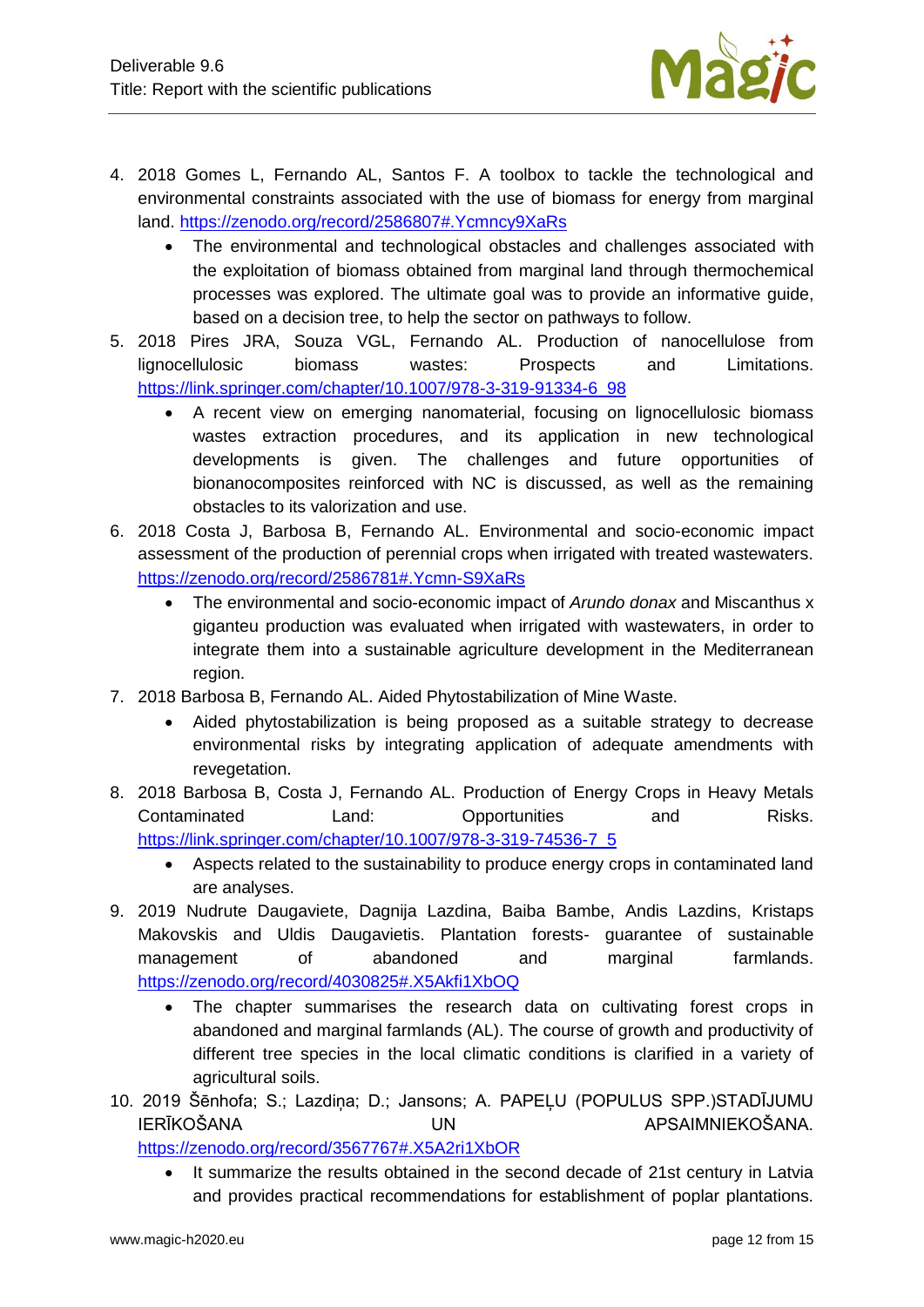

Specifics of establishment and management of poplar plantations, quality and potential productivity of the reproductive material, as well as the main environmental interactions are presented

- 11. 2019 Lewandowski I., Von Cossel M. Plants suitable for biomass production in a sustainable bioeconomy..<https://zenodo.org/record/5806083#.YcmrAy9XaRs>
	- This contribution focuses on the production of biomass from crops cultivated as energy crops and on ecosystem services that go beyond the production function.
- 12. 2022 H. Keller, H. Fehrenbach, N. Rettenmaier, M. Hemmen. Extending LCA Methodology for Assessing Liquid Biofuels by Phosphate Resource Depletion and Attributional Land Use/Land Use Change. <https://zenodo.org/record/5806126#.YcmvSy9Xbq0>
	- It focus on the aspects land use/land use change (LUC) and phosphate resources. Limitations of current state-of-the-art LCA methods are discussed, and two new methods are proposed as solutions: (1) attributional land use and land use (aLU-LUC) change as new alternative to dLUC/iLUC and (2) phosphate rock demand as new stand-alone resource indicator

#### <span id="page-12-0"></span>**2.3 Scientific proceedings**

A set of scientific conference/workshop presentations related to the development of resource-efficient and economically profitable industrial crops to be grown on marginal lands were produced within the framework of the MAGIC project. The contents of such presentations are freely accessible on the corresponding repository, following the open access politics of the EU. Following there is a list with the publication grouped in function of the main targeted industrial crops in the MAGIC project.

#### <span id="page-12-1"></span>**2.3.1 Oil crops**

- 1. 2018. Cristina Patanè, Silvio Calcagno, Giancarlo Patanè, Andrea Corinzia, Laura Siracusa, Luana Pulvirenti, Salvatore L. Cosentino. Natural Colorants From Safflower Florets In Response To Sowing Time And Plant Density. <https://zenodo.org/record/2629588#.YcnVJC9XZmA>
- 2. 2018. Federica Zanetti, Terry A. Isbell, Efthymia Alexopoulou, Roque Evangelista, Russ W. Gesch, Bryan Moser, Andrea Monti. Pennycress (thlaspi arvense) a new non-food crop for oil-based biofuel production in Europe and USA. <https://zenodo.org/record/5806055#.YcnUDC9XaRs>
- 3. 2018. Federica Zanetti, Terry Isbell, Russ W. Gesch, Roque Evangelista, Angela Vecchi, Andrea Monti. Effect of seeding rate on pennycress agronomic performances across contrasting environments. <https://zenodo.org/record/2595078#.YcnSMC9XaRs>
- 4. 2019. Federica Zanetti, Angela Vecchi, Efthymia Alexopoulou, Arianna Borghesi, Barbara Alberghini, Terry Isbelc, Myrsini Christou, Andrea Monti. How much is solecropping system sustainable for camelina and crambe? <https://zenodo.org/record/4030893#.X5Alvy1XbOQ>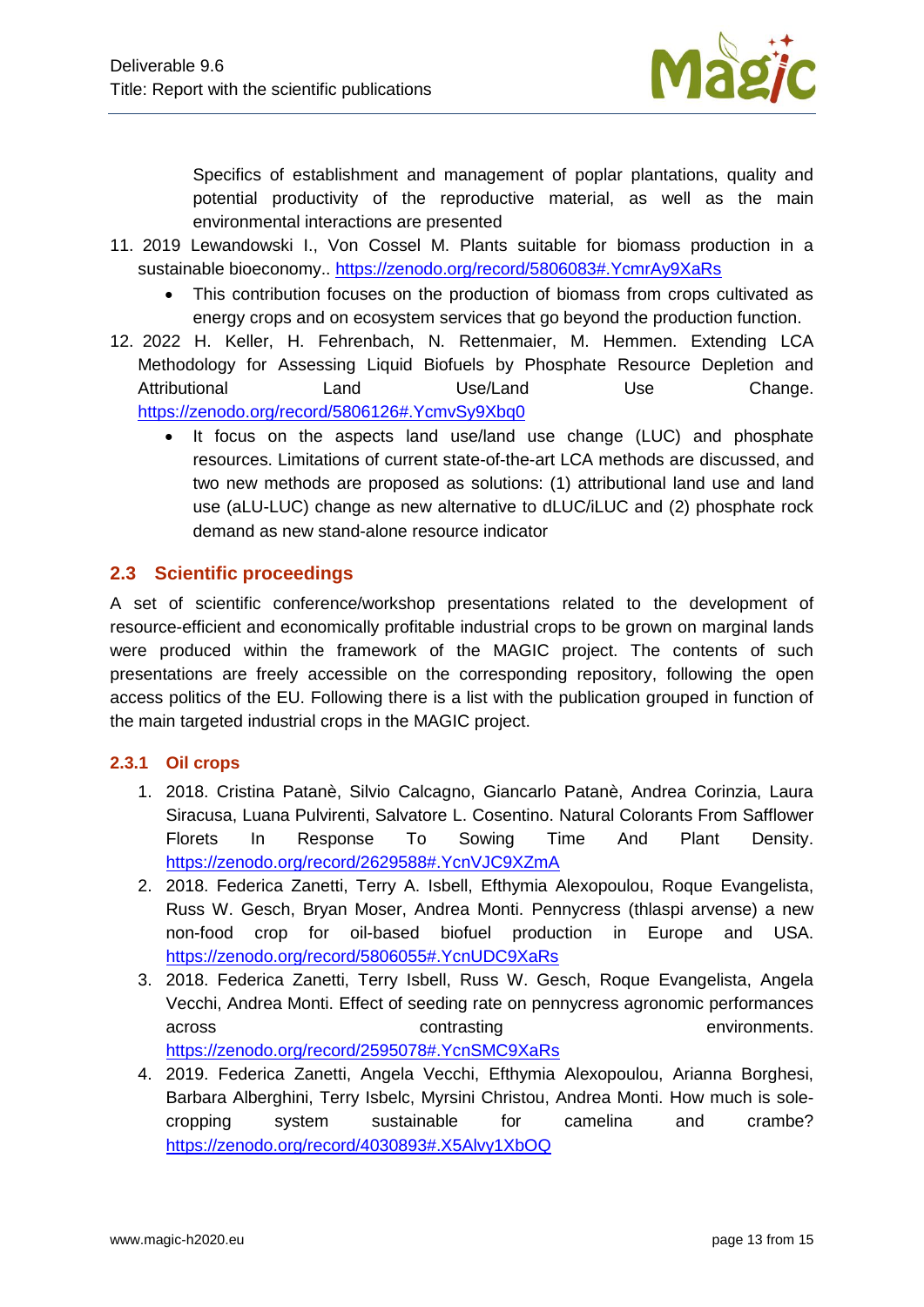

- 5. 2021. Walter Stefanoni, Alessandro Suardi, Nadia Palmieri, Simone Bergonzoli, Vincenzo Alfano, Sandu Lazar, Luigi Pari. Castor bean cultivation in romania: a case of study.<https://doi.org/10.5281/zenodo.5710682>
- 6. 2021. Stefanoni W., Bergonzoli S., Latterini F., Alfano V., Suardi A., Palmieri N., Lazar S., Pari R. Camelina seeds harvesting: evaluation of work performance of a combine harvester in two experimental fields in Italy and Spain. <https://doi.org/10.5281/zenodo.5710718>

#### <span id="page-13-0"></span>**2.3.2 Lignocellulosic crops**

- 7. 2018. Danilo Scordia, Giorgio Testa, Venera Copani, Silvio Calcagno, Andrea Corinzia, Giovanni Scalici, Giancarlo Patanè, Sebastiano Scandurra, Cristina Patanè, Salvatore L. Cosentino. Nitrogen Use Efficiency Of Long-Term Plantations Of Arundo donax And Miscanthus x giganteus. <https://zenodo.org/badge/DOI/10.5281/zenodo.2586835.svg>
- 8. 2018. Giorgio Testa, Alessandra Piccitto, Danilo Scordia, Sebastiano Andrea Corinzia, Silvio Calcagno, Salvatore Luciano Cosentino. Evaluation Of The Methanogenic Potential Of Two Lignocellulosic Crops. <https://zenodo.org/record/2586932#.YcnWGC9XZmA>
- 9. 2020. Luigi Pari, Vincenzo Alfano, Giammaria Magagnini, Gianpaolo Grassi. Seed Losses Evaluation During Hemp Harvesting With A Modified Combine Header. <https://doi.org/10.5281/zenodo.5710666>
- 10. Barbara Rachele Ciaramella, Sebastiano Andrea Corinzia, Danilo Scordia, Cristina Patanè, Salvatore Luciano Cosentino, Girogio Testa. Physiological tolerance of perennial grasses to heavy metal contaminated soils. <https://zenodo.org/record/5783619#.YcmyNi9Xbq0>
- 11. Sebastiano Andrea Corinzia, Barbara Rachele Ciaramella, Alessandra Piccitto, Giorgio Testa, Cristina Patanè, Salvatore Luciano Cosentino, Danilo Scordia. The response of lignocellulosic perennial grasses to different soil water availability. <https://zenodo.org/record/5783579#.YcmyYS9Xbq0>

#### <span id="page-13-1"></span>**2.3.3 Miscelaneous crops**

- 12. 2018. E.G. Papazoglou, E. Alexopoulou. MAGIC Marginal Lands for Growing Industrial Crops. [https://ec.europa.eu/eip/agriculture/en/find-connect/projects/magic](https://ec.europa.eu/eip/agriculture/en/find-connect/projects/magic-marginal-lands-growing-industrial-crops)[marginal-lands-growing-industrial-crops](https://ec.europa.eu/eip/agriculture/en/find-connect/projects/magic-marginal-lands-growing-industrial-crops)
- 13. 2019. E.G. Papazoglou, E. Alexopoulou. Cultivation of non-food industrial crops on marginal and contaminated land: Turning a burden into an opportunity. [https://ec.europa.eu/eip/agriculture/en/find-connect/projects/magic-marginal-lands](https://ec.europa.eu/eip/agriculture/en/find-connect/projects/magic-marginal-lands-growing-industrial-crops)[growing-industrial-crops](https://ec.europa.eu/eip/agriculture/en/find-connect/projects/magic-marginal-lands-growing-industrial-crops)

# <span id="page-13-2"></span>**3 Conclusions**

The MAGIC project aimed at ensuring that the publications were easily accessible, readable and downloadable by the wide scientific and non-scientific audience in order to maximize its contribution to the development of resource-efficient and economically profitable industrial